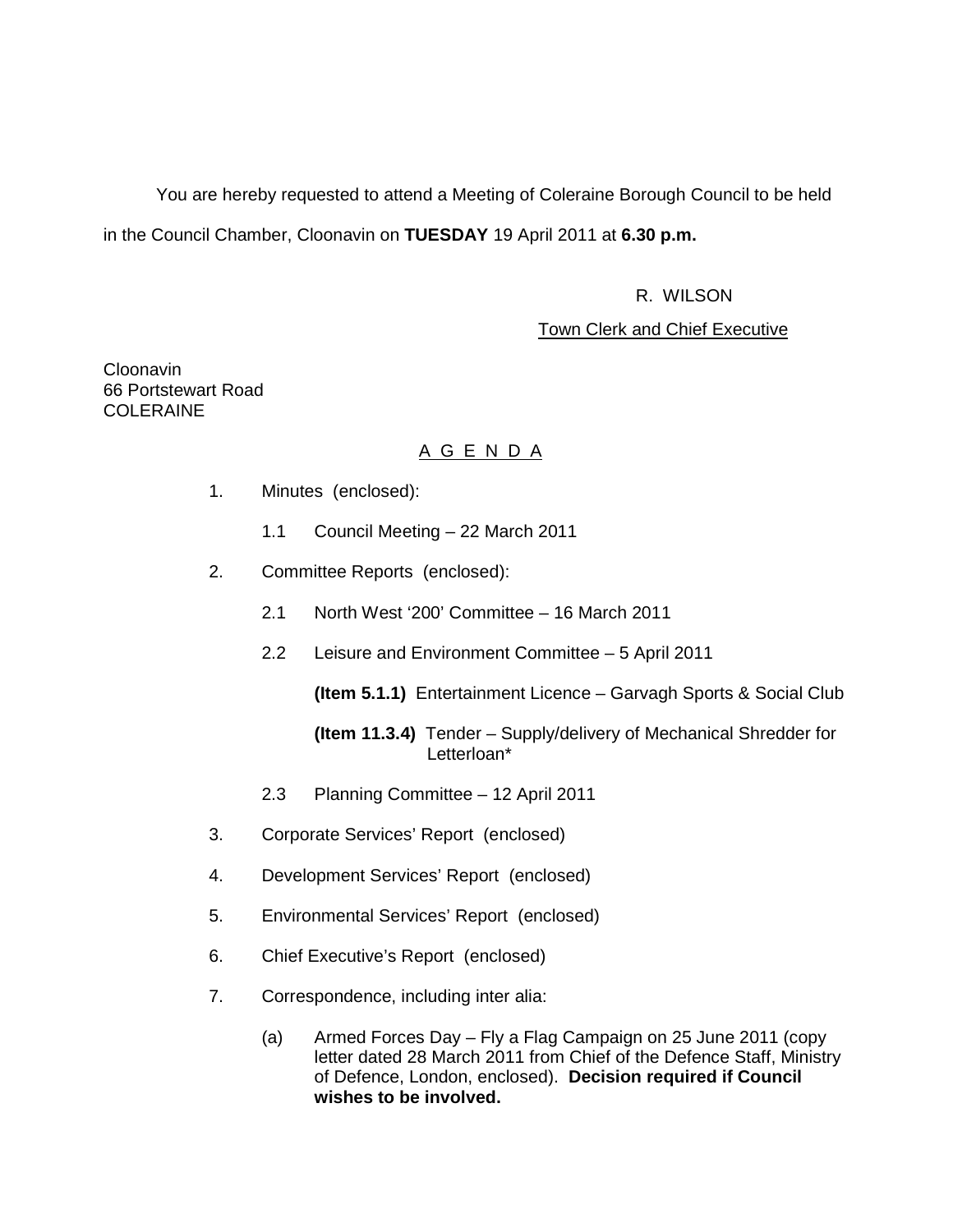- (b) Reports available in Members' Library (List enclosed)
- 8. Consultation Documents (List enclosed)
- 9. Documents for Sealing
- 10. Any other business

## **Enclosed for Information:**

- i) Letter dated 21 March 2011 from Firmus Energy regarding Energy Freeze Gas Prices
- ii) Letter dated 7 April 2011 from The Drainage Council for Northern Ireland regarding Representation of Coleraine Borough Council on the Drainage Council for Northern Ireland (DCNI)
- iii) Letter from Derry & North West Ireland Branch, National Union of Journalists regarding journalism work offered under contract being paid in accordance with NUJ rates
- iv) Letter dated 12 April 2011 from Quarry Products Association (Northern Ireland) Ltd regarding review of the Aggregates Levy Scheme
- v) Council Forecast of Events
- vi) NILGA Weekly Update Issue 47 dated 11 April 2011

## **\* Recommended for consideration "In Committee"**

To: Each Member of Council 15 April 2011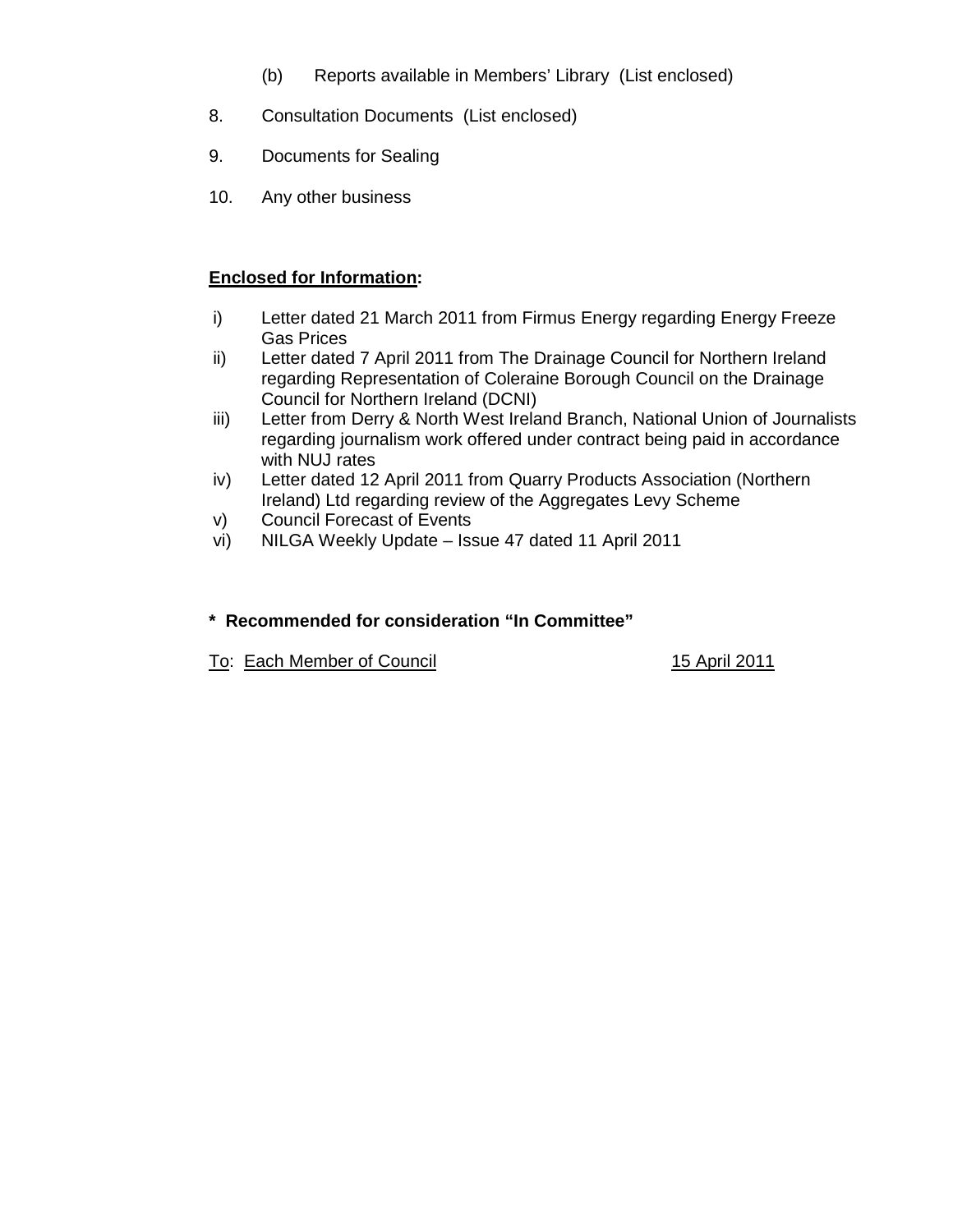**22nd March, 2011**

| <b>Present:</b>                          | The Deputy Mayor, Councillor A. S. Cole, in the Chair                                                                                                                                                                                               |                                                                                                                                                                  |
|------------------------------------------|-----------------------------------------------------------------------------------------------------------------------------------------------------------------------------------------------------------------------------------------------------|------------------------------------------------------------------------------------------------------------------------------------------------------------------|
|                                          | <b>Aldermen</b>                                                                                                                                                                                                                                     |                                                                                                                                                                  |
|                                          | E. T. Black (Mrs.)<br>(Items $1.0 - 6.0$ )<br>W. T. Creelman<br>(items $1.0 - 8.1$ )<br>M. T. Hickey (Mrs.)<br>(Items $1.0 - 9.0$ )                                                                                                                 | D. McClarty<br>(Items $1.0 - 8.2$ )<br>W. J. McClure                                                                                                             |
|                                          | <b>Councillors</b>                                                                                                                                                                                                                                  |                                                                                                                                                                  |
|                                          | C. S. Alexander (Ms.)<br>J. M. Bradley<br>(Items $1.0 - 9.0$ )<br>O. M. Church (Mrs.)<br>T. J. Deans<br>(Items $1.0 - 8.2$ )<br>E. P. Fielding (Mrs.)<br>$($ ltems1.0 – 8.1)<br><b>B.</b> Fitzpatrick                                               | S. Gilkinson<br>D. Harding<br>(items $1.0 - 9.0$ )<br>W. A. King<br><b>B.</b> Leonard<br>R. A. Loftus (Mrs.)<br>G. McLaughlin<br>R. A. McPherson<br>A. McQuillan |
| <b>Officers in</b><br><b>Attendance:</b> | Town Clerk and Chief Executive, Director of Technical<br>Services, Director of Environmental Health, Interim<br>Director of Leisure Services, Head of Development Services,<br>Head of Performance, Policy and Governance and Clerical<br>Assistant |                                                                                                                                                                  |
| <b>Apologies:</b>                        | The Mayor, Councillor Barbour                                                                                                                                                                                                                       |                                                                                                                                                                  |
| Also in                                  | Mr. D. McCallan and Miss T. Cunningham, NILGA                                                                                                                                                                                                       |                                                                                                                                                                  |

## **1.0 NILGA ANNUAL CONSULTATION**

 **Attendance:** 

The Deputy Mayor welcomed Mr. McCallan and Miss Cunningham to the meeting. Mr. McCallan then gave a brief presentation to Council and answered some Members' questions regarding local Government reorganisation.

The Deputy Mayor thanked McCallan for his presentation.

## **2.0 MINUTES**

The Minutes of the Council Meeting of 22<sup>nd</sup> February, 2011 were confirmed and signed.

## **3.0 COMMITTEE REPORTS**

## **3.1 Leisure and Environment Committee**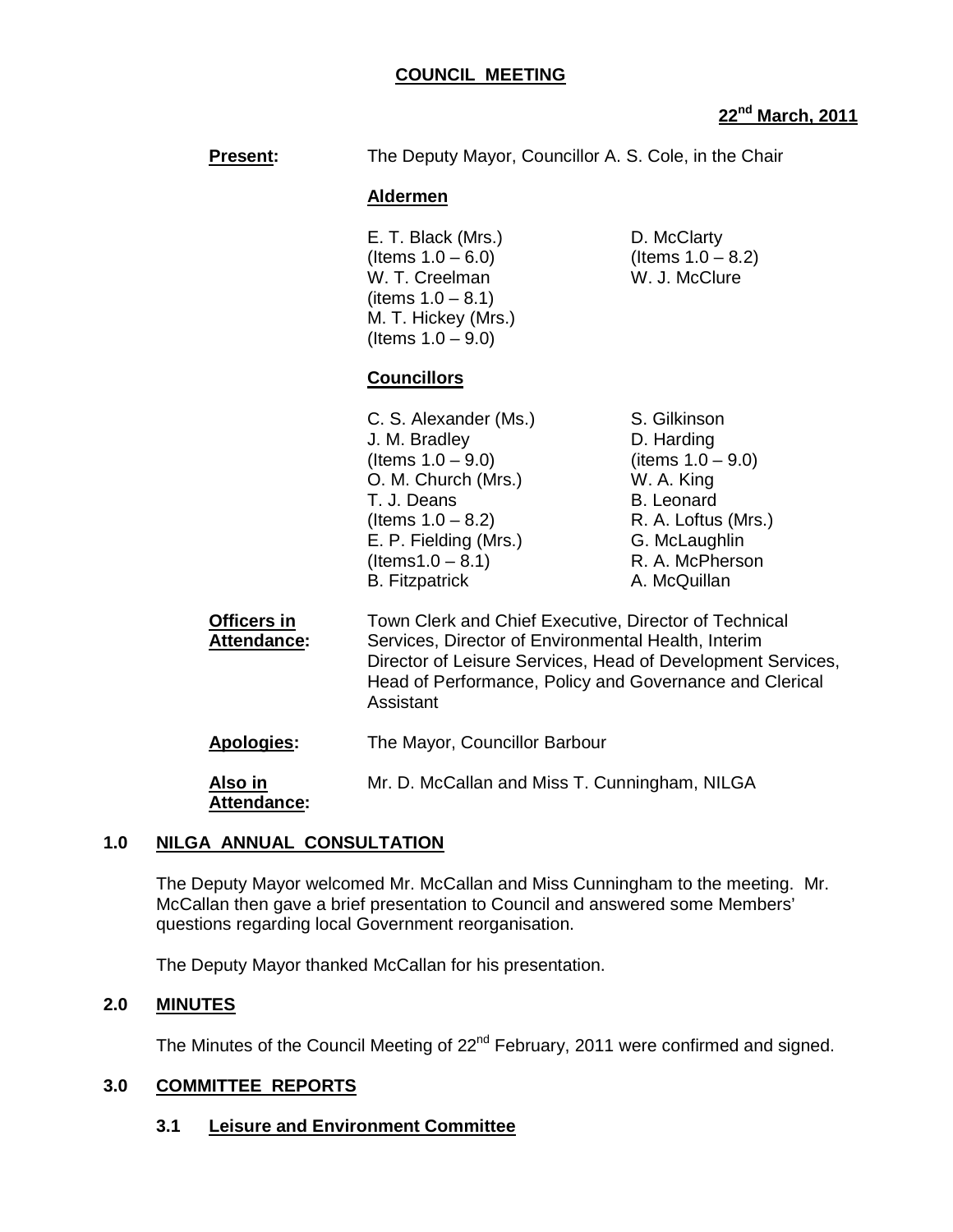The Chairman, Councillor Bradley, moved the adoption of the Leisure and Environment Committee Report; this was duly seconded by Councillor Fitzpatrick and agreed.

### **3.2 Planning Committee**

The Chairman, Alderman McClure, moved the adoption of the Planning Committee Report; this was duly seconded by Councillor McQuillan and agreed.

### **3.3 Policy and Development Committee**

 The Chairman, Councillor McPherson moved the adoption of the Policy and Development Committee Report; this was duly seconded by Alderman Creelman and agreed.

Matters Arising

#### 3.3.1 Regional Development Strategy (RDS) 10-Year Review

The Head of Development Services sought a decision on the draft response to this Public Consultation.

#### **Agreed:**

That Council endorses the draft response.

### **4.0 CONSULTATION LIST**

Details of consultation documents received were noted (previously supplied).

 Any Member who wished to make a response was asked to contact the Head of Performance, Policy and Governance before the due date for comments as detailed in the report.

### **5.0 DOCUMENTS TABLED**

 Members noted the list of documents which had been made available in the Members' Library (previously supplied).

### **6.0 DOCUMENTS FOR SEALING**

In response to Members' queries, the Head of Performance, Policy and Governance would provide further information on document 1 (Council and Ross Seymour Sweeney) to a future meeting. He would also provide a draft Policy outlining burial plot pricing.

Resolved:

That the following documents be sealed:

1. Lease (in duplicate) Council and Ross Seymour Sweeney – Land adjacent to Sweeney's Wine Bar, Portballintrae.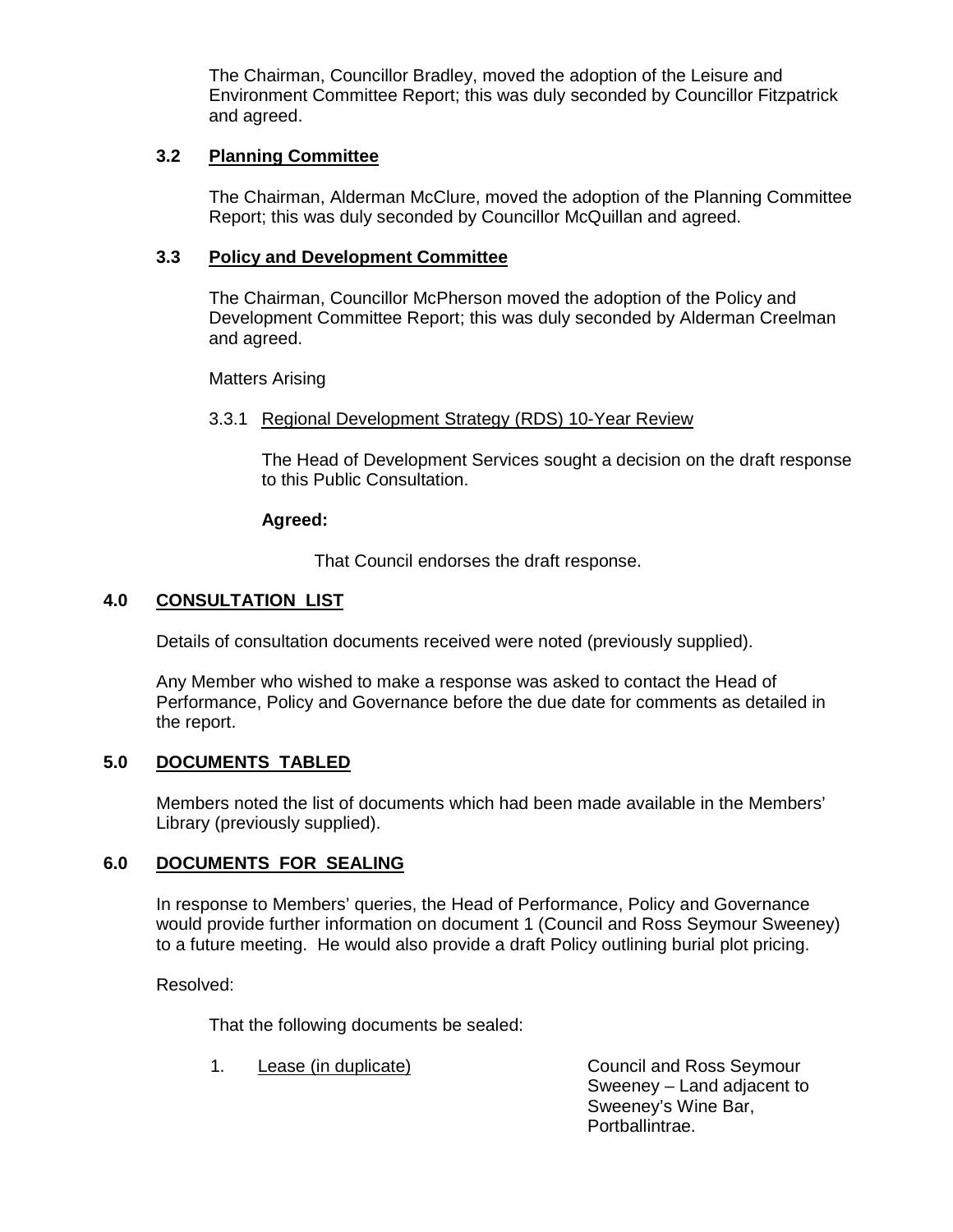| 2. | Conveyance (in triplicate)                  | Council to Megan Carol<br>Sweeney - Land beside Seaport<br>Lodge, Portballintrae.                           |
|----|---------------------------------------------|-------------------------------------------------------------------------------------------------------------|
| 3. | <b>Grant of Easement (in quadruplicate)</b> | Council to Megan Carol<br>Sweeney – access to Seaport<br>Lodge along Seaport Avenue,<br>Portballintrae.     |
| 4. | <b>Agreement</b>                            | Derry City Council and<br>Coleraine Borough Council -<br>Provision of Interim Landfill<br>Capacity Service. |
| 5. | <b>Cemetery Titles</b>                      | Grant of Right of Burial – Deeds<br>Register Nos. 3737 - 3745<br>inclusive:                                 |
|    |                                             | Agherton<br>1<br><b>Ballywillan</b><br>3<br>Coleraine<br>4<br>Kilrea<br>Portstewart<br>1                    |

Advanced Deeds Register Nos. 0272 – 0275 inclusive:

| Coleraine   | 1 |
|-------------|---|
| Portstewart | 3 |

## **7.0 CHAIRMAN'S REMARKS**

The Deputy Mayor brought to Members' attention that this would be Mr. Desi Wreath, Director of Technical Services' last Council Meeting before his retirement. He paid tribute to Mr. Wreath's hard work and dedication over the years, particularly in his role of Acting Chief Executive. Members echoed these sentiments wishing Mr. Wreath a long and happy retirement. Mr. Wreath thanked Members for their kind words.

## **8.0 IN COMMITTEE**

## **9.0 DRD ROADS SERVICE**

Members raised concerns in relation to correspondence from Roads Service regarding revised car parking tariffs.

### **Agreed:**

Mr. Wilson to write to the Minister regarding the Members' concerns.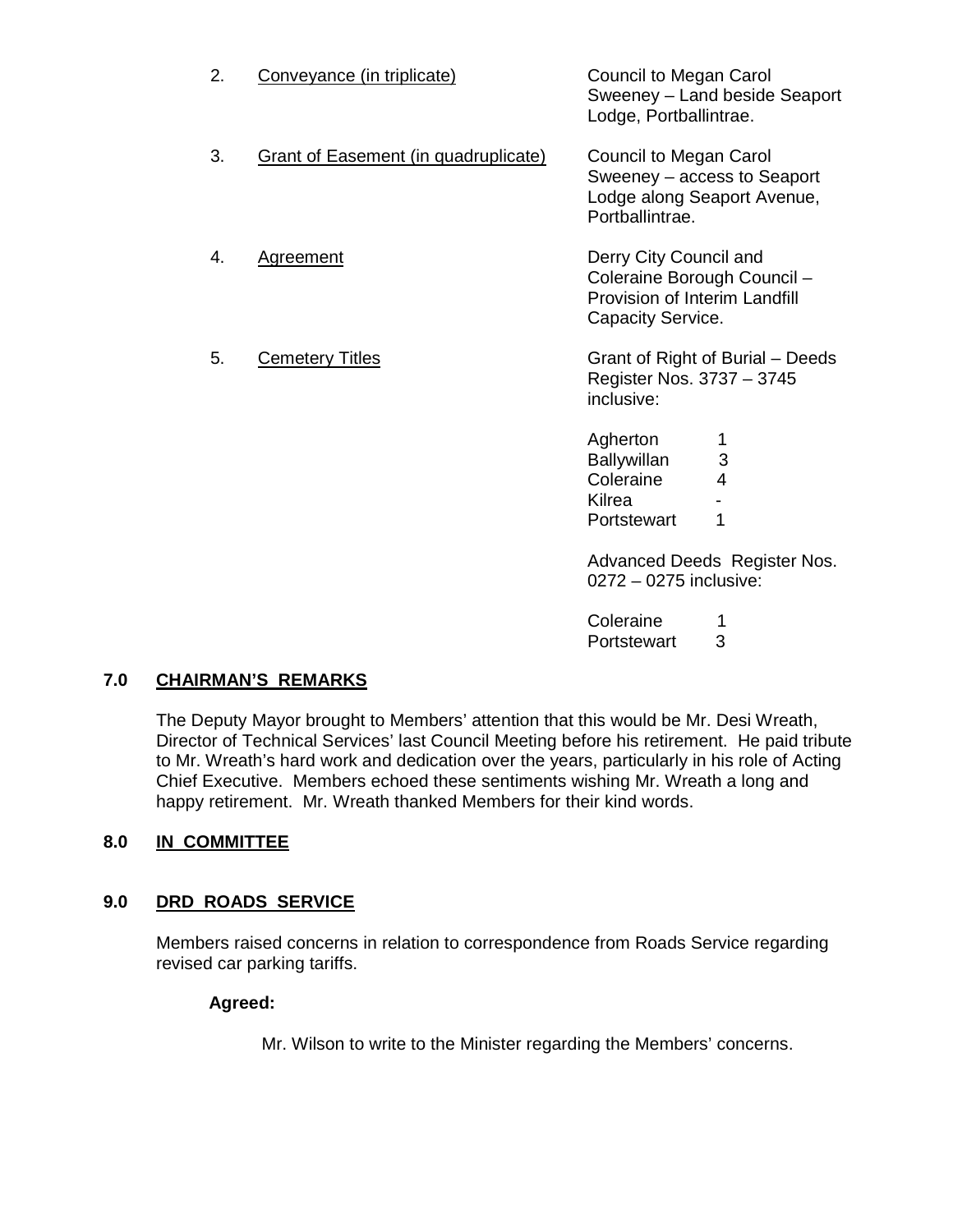## **NORTH WEST '200' COMMITTEE**

### **16 March 2011**

| <b>Present:</b>                   | Councillor B. Fitzpatrick in the Chair                                                                                                                  |                 |
|-----------------------------------|---------------------------------------------------------------------------------------------------------------------------------------------------------|-----------------|
|                                   | <b>Alderman</b>                                                                                                                                         |                 |
|                                   | W. T. Creelman                                                                                                                                          |                 |
|                                   | <b>Councillors</b>                                                                                                                                      |                 |
|                                   | D. Harding                                                                                                                                              | R. A. McPherson |
| Officers in<br><b>Attendance:</b> | Director of Environmental Health, Head of Development<br>Services (Items $3.0 - 11.0$ ), Enforcement Officer and<br><b>Refuse and Cleansing Manager</b> |                 |
| Also in<br><b>Attendance:</b>     | Mr. M. Whyte, Race Director, Mr. G. McAuley,<br>Operations Manager and Inspector S. McCauley                                                            |                 |
| <b>Apologies:</b>                 | The Mayor and Principal Environmental Health Officer                                                                                                    |                 |

### **1.0 MINUTES**

 The Minutes of the North West '200' Committee dated 13 January 2011 were agreed as a true and accurate record (previously supplied).

### **2.0 ROAD CLOSURES - PR AND ACCESS ARRANGEMENTS**

 Mr. Whyte advised that details regarding the Thursday road closing had been sent to Press and were also on the website.

 The Chairman referred to the possibility of including the information on the PSNI and Council websites. The Director of Environmental Health would address this matter.

 Mr. Whyte had received no complaints and encouraged anyone with requirements for Thursday to contact his office.

### **3.0 CAMP SITES AND CAR PARKING**

 Mr. Whyte advised that these facilities would be the same as last year with an additional field available at University corner for car parking. It was noted that 'park and ride' would not operate this year.

## **4.0 TRANSFER OF COUNCIL LANDS - PRESENTATION OF BUSINESS CASE**

Consideration was given to the Business Case submitted by Coleraine & District Motor Club regarding the transfer of lands from Council for the 2011 International North West '200'(circulated to each member). The Business Case provided a brief overview and figures to support each piece of land.

Mr. Whyte expressed disappointment regarding the loss of the Continental Market at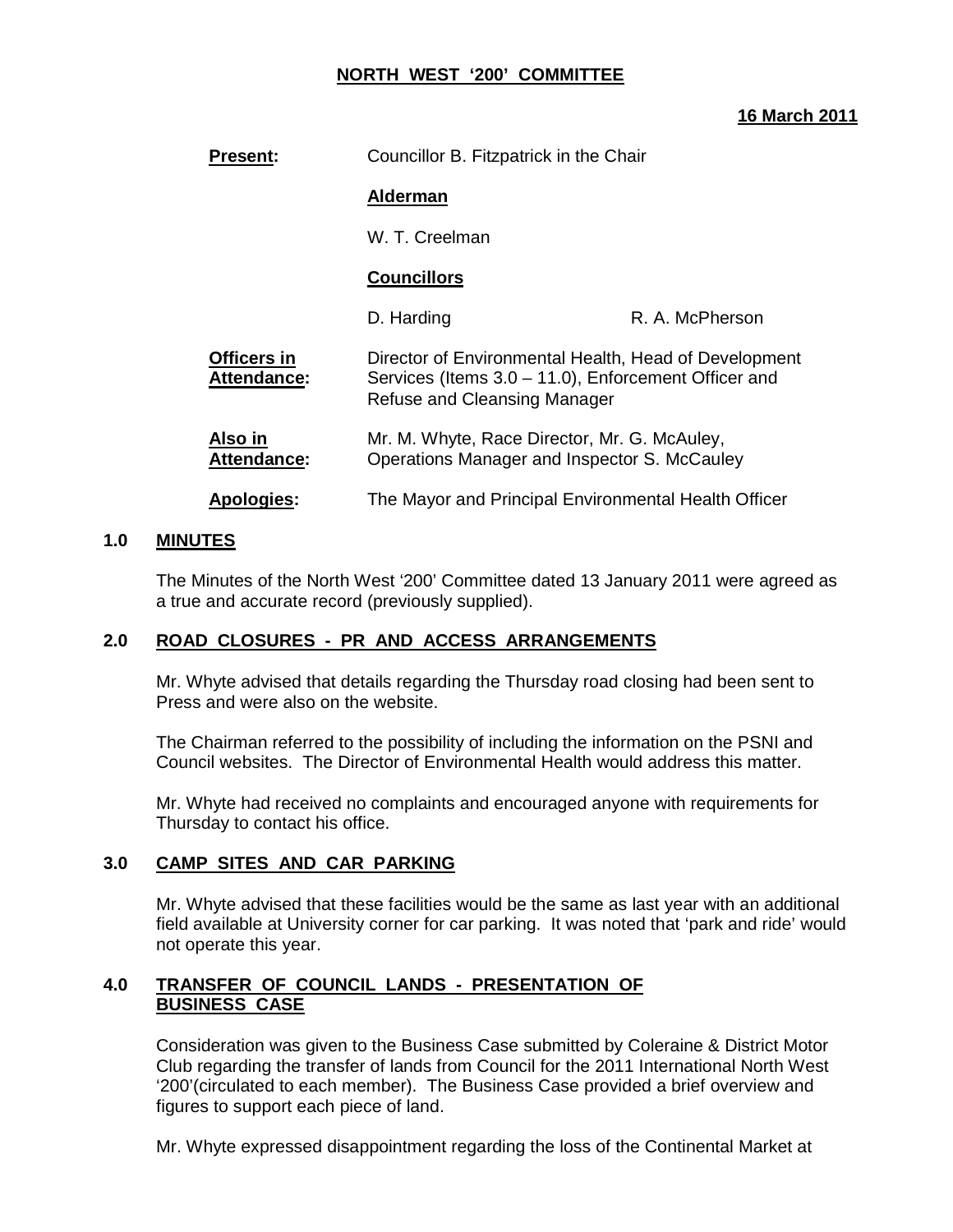Crocknamack Green, Portrush, however, he advised members that private sites were being investigated. The Enforcement Officer emphasised the short timescale available for submitting an application for an Entertainment Licence for the Market should a suitable site be identified.

 Mr. Whyte acknowledged that the land was crucial to the event and very much appreciated by the Club.

 Following discussion it was proposed by Councillor McPherson, seconded by Alderman Creelman and agreed:

 That Council transfer the land to Coleraine & District Motor Club as detailed in the Business Case.

## **5.0 STREET TRADERS**

 The Enforcement Officer advised members that applications would close on 18 April 2011.

 Due to the large number of applications anticipated, each applicant would be given a Number which would be drawn by the Mayor following the closing date.

## **6.0 HOSPITALITY**

Mr. Whyte advised that this matter was still being finalised.

### **7.0 SPONSORSHIP**

 Mr. Whyte advised that finding sponsorship had not been easy but Relentless was again the main sponsor. Sponsorship for one race was still outstanding.

 It was noted that the North West '200' press conference would take place on 7 April 2011 at Cloonavin when further details of sponsors would be announced.

 Following a member's question, regarding the total value of Council's sponsorship, Mr. Whyte would investigate, taking into consideration the value given 'in kind'.

### **8.0 HEALTH AND SAFETY**

 It was emphasised that the health and safety aspect was more relevant and more important than ever before. The organisers of the North West '200' have been leading the way throughout the province. It is a significant step forward involving agencies including PSNI and DCAL and raises the matter of health and safety quite considerably.

### **9.0 RACE WEEK FESTIVAL**

 Reported that the Race Week Festival had been finalised and copies of the programme were circulated to each member. Mr. Whyte thanked the officers for their assistance.

### **10.0 POST RACE CLEAN-UP/RECYCLING**

 The Refuse and Cleansing Officer reported that arrangements would be the same as in 2010. It was black bin week and the collections would be done on Wednesday instead of Thursday. Information would be placed on Council's website and a letter would be sent to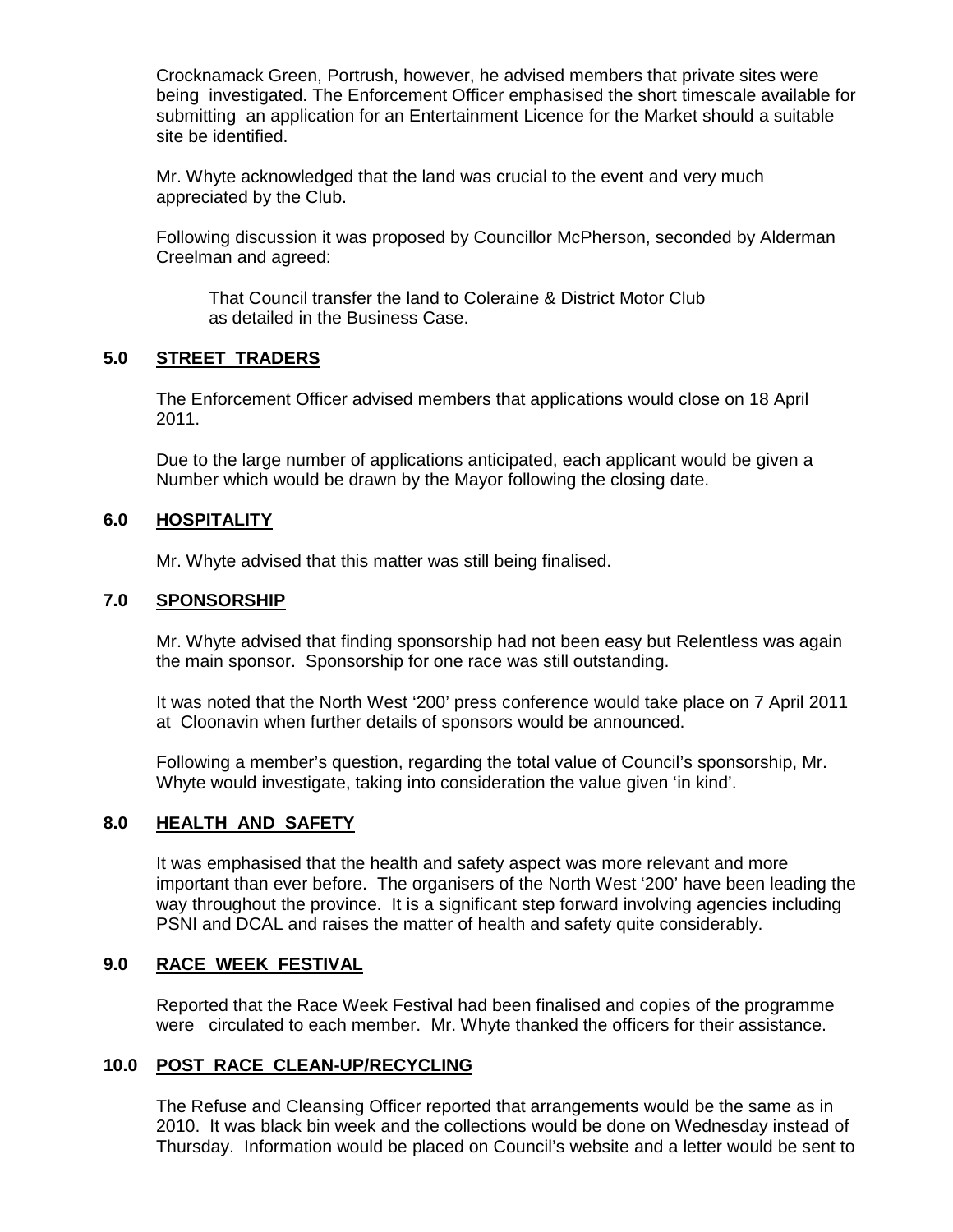the relevant householders.

# **11.0 FOR INFORMATION**

 The Director of Environmental Health advised that it would not be necessary to hold another meeting before the Race Week Festival.

# **LEISURE AND ENVIRONMENT COMMITTEE**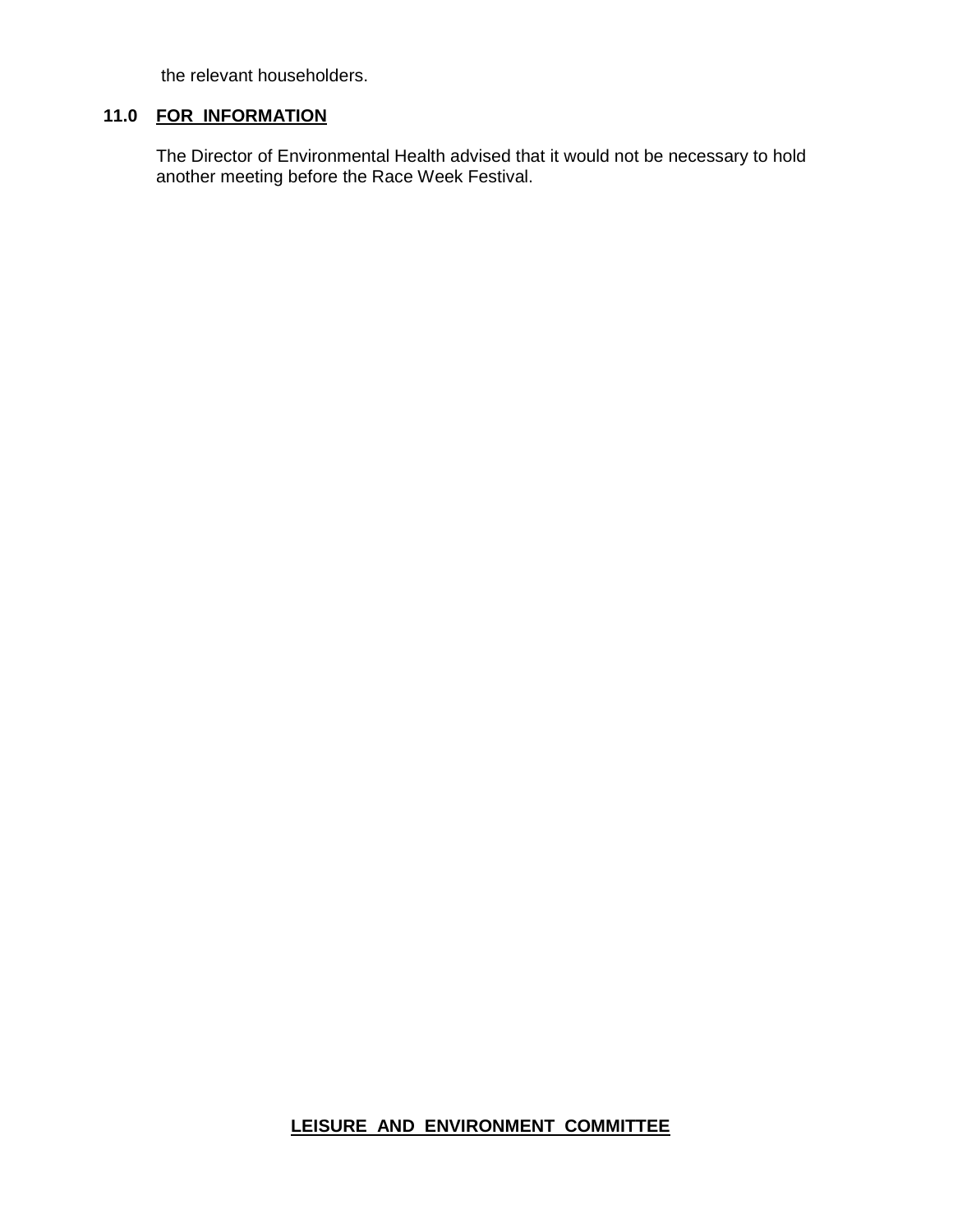**Present:** Councillor R. A. McPherson, in the Chair (Items 1.0 – 3.0)

Councillor J. M. Bradley, in the Chair (Items 4.0 -12.0)

The Mayor, Councillor N. F. Hillis (Items 3.0 -12.0)

The Deputy Mayor, Councillor A. S. Cole

#### **Aldermen**

| E. T. Black (Mrs.)    | M. T. Hickey (Mrs.) |
|-----------------------|---------------------|
| (Items $3.0 - 12.0$ ) | D. McClarty         |
| W. T. Creelman        | W. J. McClure       |

#### **Councillors**

| C. S. Alexander (Ms.) | W. A. King            |
|-----------------------|-----------------------|
| O. M. Church (Mrs.)   | (Items $3.0 - 12.0$ ) |
| T. J. Deans           | <b>B.</b> Leonard     |
| E. P. Fielding (Mrs.) | R. Loftus (Mrs.)      |
| <b>B.</b> Fitzpatrick | G. L. McLaughlin      |
| S. Gilkinson          | A. McQuillan          |
| D. Harding            | (Items $3.0 - 12.0$ ) |
|                       |                       |

| Officers in |                                                                                                                     |
|-------------|---------------------------------------------------------------------------------------------------------------------|
| Attendance: | Corporate Director of Environmental Services, Interim<br>Director of Leisure Services and Administrative Assistant. |
|             |                                                                                                                     |

**Apology:** Councillor Barbour

## **1.0 CHAIRMAN**

In the absence of the Chairman, it was proposed by Councillor Ms. Alexander, seconded by Councillor McLaughlin and agreed:

That Councillor McPherson be appointed Chairman until the arrival of Councillor Bradley.

### **2.0 WELCOME**

The Chairman welcomed everyone to the meeting.

### **3.0 SYMPATHY**

Alderman McClure extended deepest sympathy to the family of Ronan Kerr, the PSNI Officer who was killed in Omagh. He stated that his party condemned the attack on the Police Officer. Members expressed their sympathy and extended condolences to the family circle. It was agreed that a letter of condolence be forwarded to his family.

#### **4.0 "IN COMMITTEE"**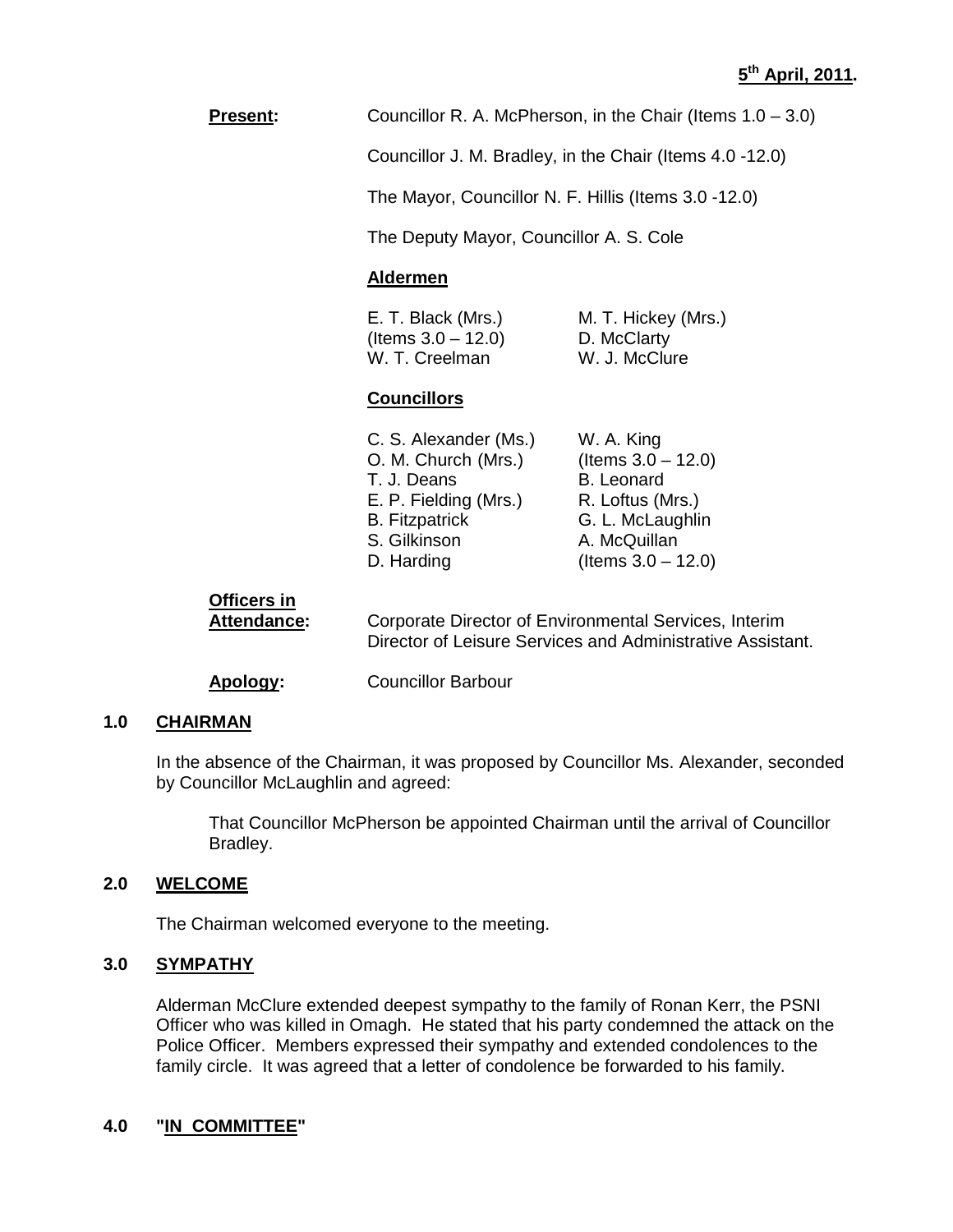Councillor Bradley thanked Councillor McPherson for standing in for him.

It was agreed to discuss items to be heard "In Committee" at the end of the meeting.

### **5.0 ENVIRONMENTAL SERVICES' REPORT**

 The Report of the Corporate Director of Environmental Services was considered (previously supplied).

Matters arising:

### **5.1 Entertainment Licence**

### **5.1.1 Garvagh Sports & Social Club, 95 Main Street, Garvagh**

 An application for renewal and variation of an Entertainment Licence had been received from Mr. B. Smith.

Variation of Licence to include the extending of hours by  $\frac{1}{2}$  hour from 10.30 p.m. to 11.00 p.m. with premises being vacated by 11.30 p.m.

 Days and times on which it is intended to provide entertainment: Monday to Sunday  $-6.30$  p.m. to 11.00 p.m. with premises being vacated by 11.30 p.m.

Members noted one letter of objection had been received.

#### **Recommended:**

That the decision be deferred to the Council Meeting on 19<sup>th</sup> April, 2011 when both objector and applicant would be given the opportunity to address Council if necessary.

Councillor McQuillan declared an interest in this topic.

### **5.2 Consultations**

### **5.2.1 DSD/DHSSPS Minimum Pricing of Alcohol Consultation Paper**

Consideration was given to information on this Consultation, as detailed in the report.

#### **Recommended:**

That Council support Option 2 as detailed in the report.

 Members noted if this option to introduce minimum unit pricing for alcohol in off-licences and on sales in Northern Ireland was introduced, primary legislation would be brought forward to control the sale of cheap alcohol.

### **5.2.2 Gambling Consultation**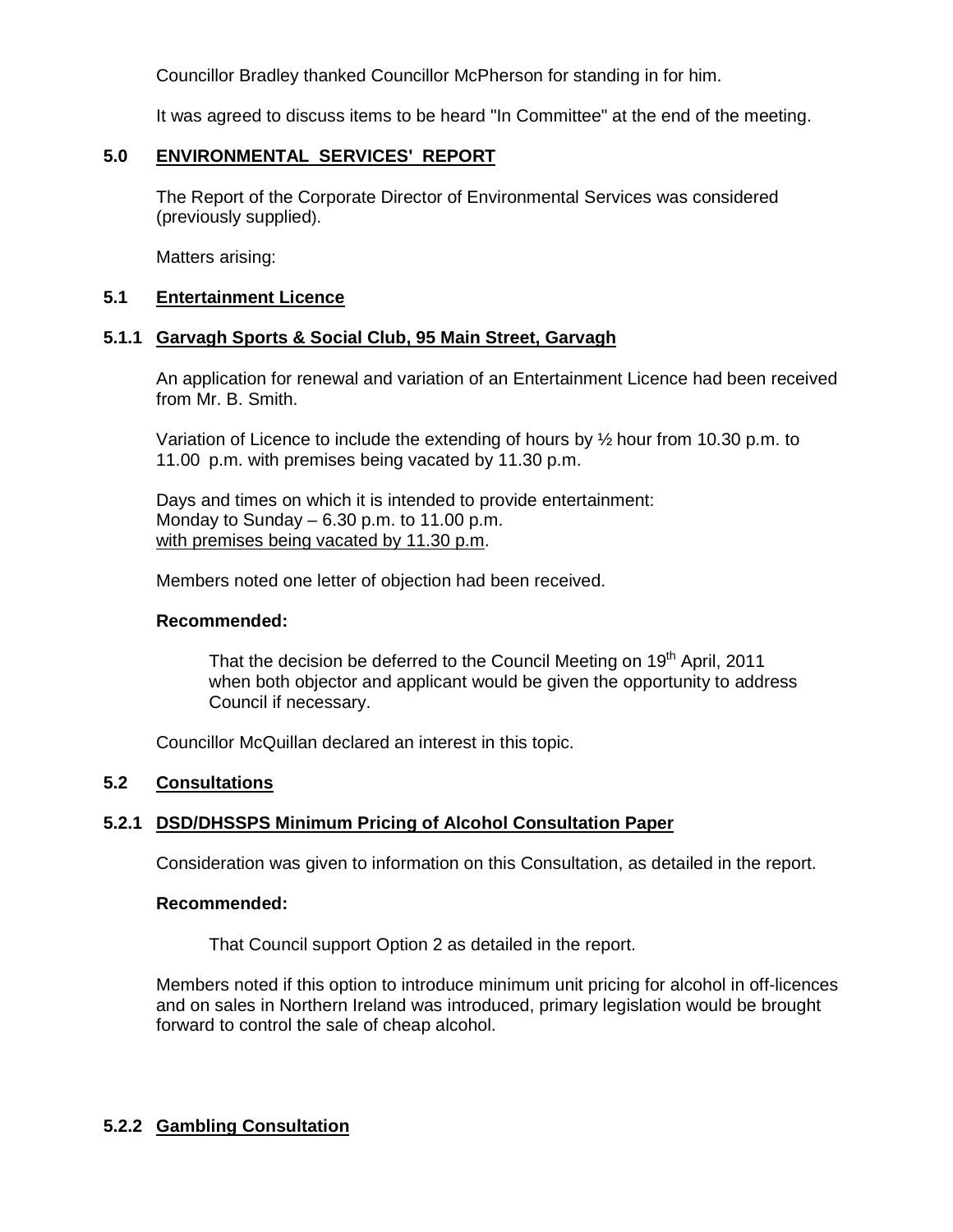Consideration was given to information on this Consultation, as detailed in the report.

 A discussion ensued on this topic and the Corporate Director of Environmental Services noted members' various comments which would be included in Council's response.

Councillor Harding declared an interest in this topic.

 Members noted a letter (Appendix 2 of report, previously circulated) from a local amusement operator seeking Council support for the proposed legislative changes.

### **5.2.3 Consultation on New Recycling Policy Document 2011**

Consideration was given to information on this Consultation, as detailed in the report.

 Members welcomed the changed targets but with a re-categorisation of recycling and waste in line with other EU countries.

## **5.3 For Information**

Members noted information on the following topics, as detailed in the report:

- North West Region Waste Management Group
- Recycling Glass Recycling is easy in your blue bin
- Building Control

 A member raised concern regarding masonry falling off a property in Lansdowne Crescent. The Corporate Director of Environmental Services advised he would inform Building Control with a view to getting it investigated within the next few days.

- Warmer Healthier Homes A New Fuel Poverty Strategy
- No Smoking Day 2011
- Noise Complaint Statistics for Northern Ireland 2009 2010
- Outcome of Legal Proceedings:

| (1) | Defendant: | Mr. Thomas Morris McCullagh<br>1 Willowfield Drive<br>Coleraine |                                                                   |
|-----|------------|-----------------------------------------------------------------|-------------------------------------------------------------------|
|     | Offence:   | Penalty) Order (NI) 2004                                        | Allowing a dog to foul contrary to Article 6 of The Litter (Fixed |
|     | Result:    | Fine:<br>Legal Costs: £70.00<br>Court Costs: £19.00             | £50.00                                                            |

(2) Defendant: Ms. Sabrina Allen 39 Glenmanus Road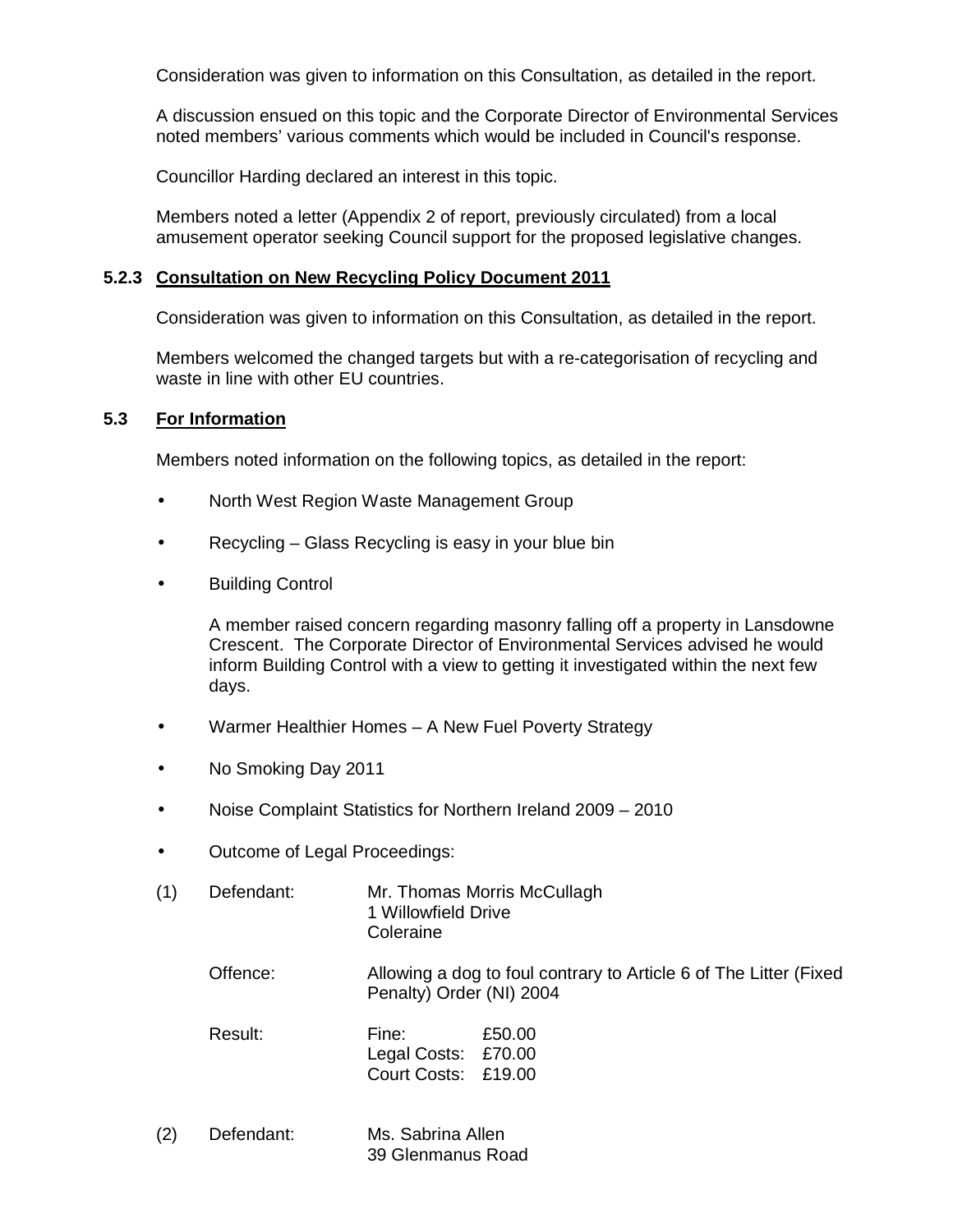|     |            | Portrush                                                                                                                                                          |
|-----|------------|-------------------------------------------------------------------------------------------------------------------------------------------------------------------|
|     | Offence:   | Keeping a dog which attacked and injured a person contrary<br>to Article 29 (1A) of The Dogs (NI) Order 1983 as amended<br>by The Dangerous Dogs (NI) Order 1991. |
|     | Result:    | Fine:<br>n/a<br>£70.00<br>Legal Costs:<br>Court Fees:<br>£40.00                                                                                                   |
| (3) | Defendant: | Mr. Raymond Hanson (Orse) Morgan<br>39 Glenmanus Road<br>Portrush                                                                                                 |
|     | Offences:  | Keeping a dog which attacked and injured a person contrary<br>to Article 29 (1A) of The Dogs (NI) Order 1983 as amended<br>by The Dangerous Dogs (NI) Order 1991. |
|     |            | 2 x Keeping a dog without a valid licence contrary to Article<br>17 (1) of The Dogs (NI) Order 1983.                                                              |
|     |            | 2 x Keeping a dog without ID or Tags contrary to Article 31(b)<br>of The Dogs (NI) Order 1983.                                                                    |
|     | Result:    | Fine: £400.00<br>Legal Costs: £250.00<br>Court Fees:<br>£40.00                                                                                                    |

### **6.0 LEISURE SERVICES' REPORT**

 The Report of the Interim Director of Leisure Services was considered (previously supplied).

Matters arising:

### **6.1 Service Reviews – Scope and Review Brief**

Consideration was given to information on this topic, as detailed in the report.

#### **Recommended:**

 That Council agree the outline scope of the reviews, noting the process timeline and potential budgetary implications, as detailed in the report, for the following facilities/contribution:

- Dunluce Centre
- Flowerfield Arts Centre
- Riverside Theatre (contribution)

### **7.0 O'HARA COURT, PORTSTEWART**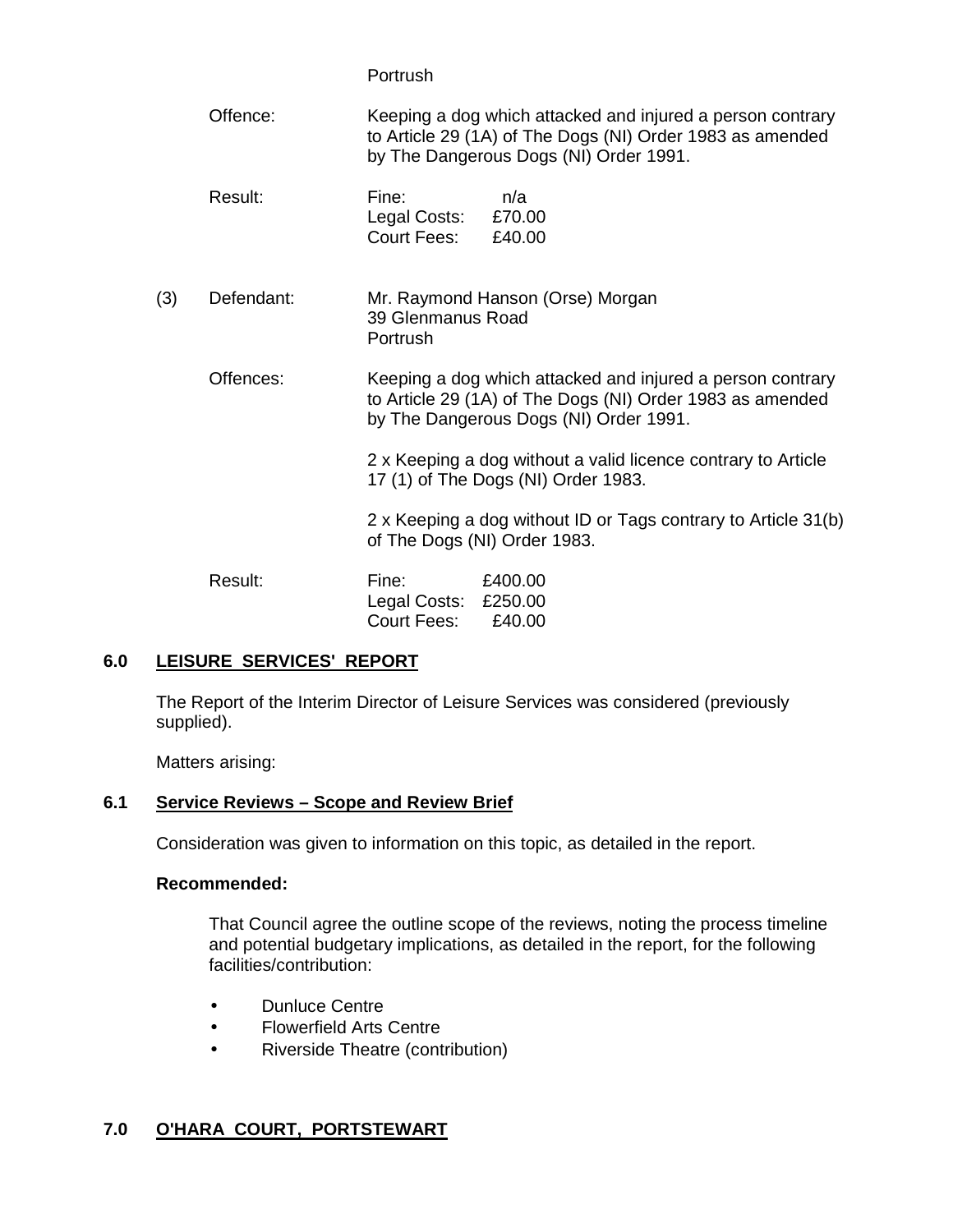A member advised he had received complaints from residents of O'Hara Court, Portstewart regarding annoyance caused by patrons using a taxi stand. He suggested the taxi stand be moved to a location on the Strand Road.

 The Corporate Director of Environmental Services advised he would write to Roads Service requesting a review of the situation.

#### **8.0 COMPOST BINS**

In response to a member's query regarding free compost bins which had recently been delivered to various homes in the Borough, the Corporate Director of Environmental Services advised that unwanted bins could be collected if details were forwarded to the Council Depot.

#### **9.0 BUS SHELTERS**

 In response to members' various queries regarding the installation/replacement of Bus Shelters at the following locations:

- Drumcroon Road, Blackhill, Coleraine
- College Park, Coleraine
- Carnalridge Primary School, Portrush
- Ballywillin Road, Portrush
- Bridge Street, Garvagh
- Glenmanus, Portrush

 the Corporate Director of Environmental Services advised he would investigate and report back at a later meeting.

### **10.0 ROADS SERVICE REPORTS TO COUNCIL 2011**

#### **Recommended:**

 That Council approve Road Service's proposal to have one meeting this year (instead of two) in early Autumn. This would be more convenient and informative due to the timing of Council and Assembly Elections.

### **11.0 "IN COMMITTEE"**

## **12.0 THANKS**

The Chairman thanked members and officers for their support and friendship and wished those members not standing at the forthcoming election best wishes for the future.

On the proposal of Councillor Deans and seconded by Councillor Mrs. Fielding, members resolved themselves out of "Committee" and ratified the recommendations made therein.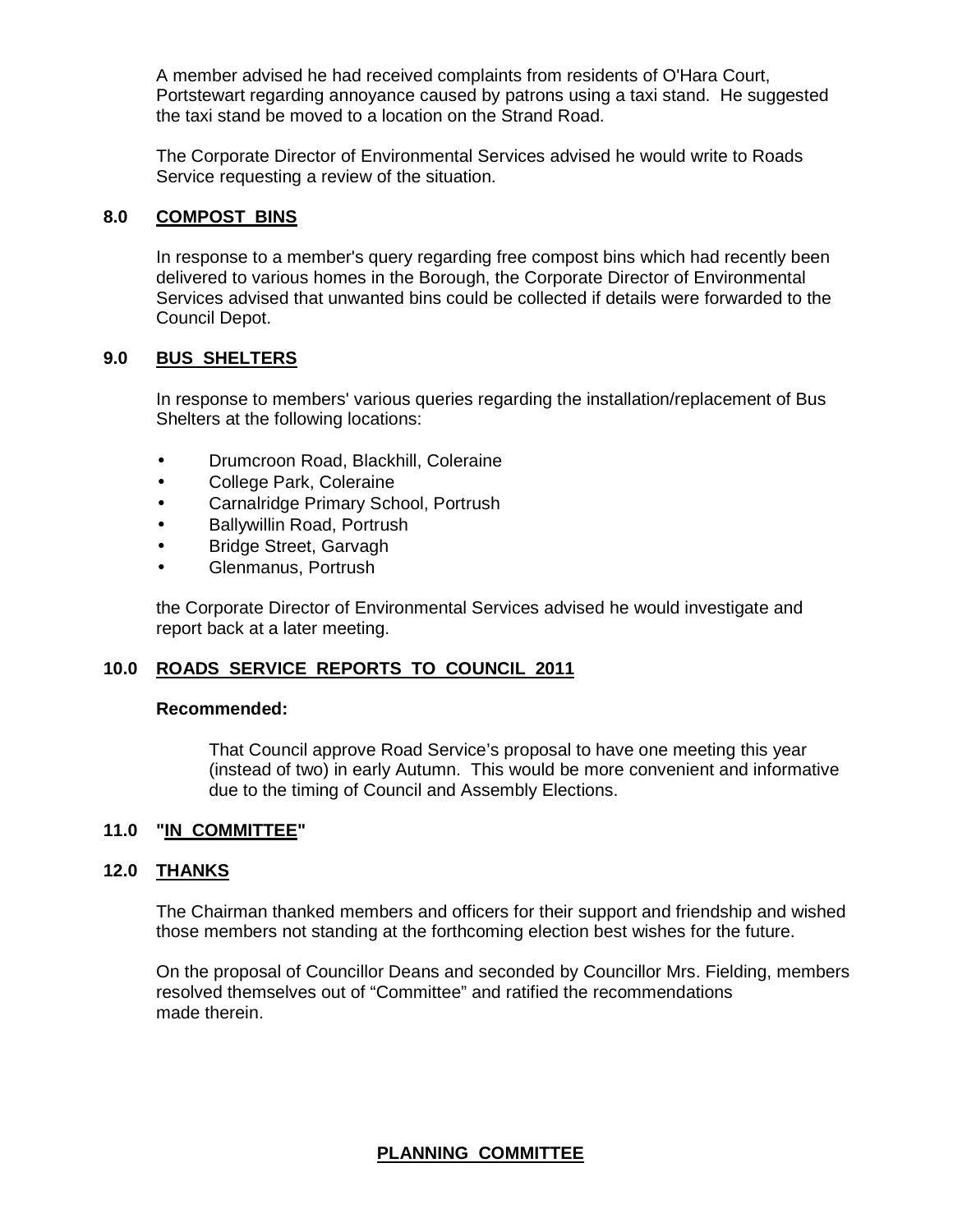**Present:** Alderman W. J. McClure in the Chair

The Mayor, Councillor N. F. Hillis (Items 1.0 – 5.0)

The Deputy Mayor, Councillor A. S. Cole

#### **Aldermen**

E. T. Black (Mrs.) D. McClarty W. T. Creelman  $(Items 1.0 - 5.0)$ M. T. Hickey (Mrs.)

### **Councillors**

C. S. Alexander (Ms.) B. Fitzpatrick J. M. Bradley S. Gilkinson O. M. Church (Mrs.) W. A. King T. J. Deans (Items  $1.0 - 5.0$ )  $($ ltems  $1.0 - 5.0$ ) G. L. McLaughlin E. P. Fielding (Mrs.) R. A. McPherson

| Also in<br>Attendance: | Mr. P. Duffy Representative from the Planning Service  |  |
|------------------------|--------------------------------------------------------|--|
| Officers in            | Principal Administrative Officer, Senior Environmental |  |
| Attendance:            | <b>Health Officer and Clerical Assistant</b>           |  |

### **1.0 WELCOME**

The Chairman welcomed everyone to the Meeting including visitors in the public gallery.

#### **2.0 PLANNING APPEALS COMMISSION**

 The Chairman welcomed Ms. M. Campbell, Chief Commissioner and Mr. C. Purvis, Chief Administrative Officer to the Meeting. Ms. Campbell and Mr. Purvis outlined the role of the Planning and Water Appeals Commission, the appeals process and the Commission's past and current workload.

A short discussion followed in which Ms Campbell answered members' specific questions. The Chairman thanked the representatives for attending and which they withdrew.

### **3.0 PLANNING APPLICATIONS**

A list of twenty five applications was presented for consideration (previously supplied).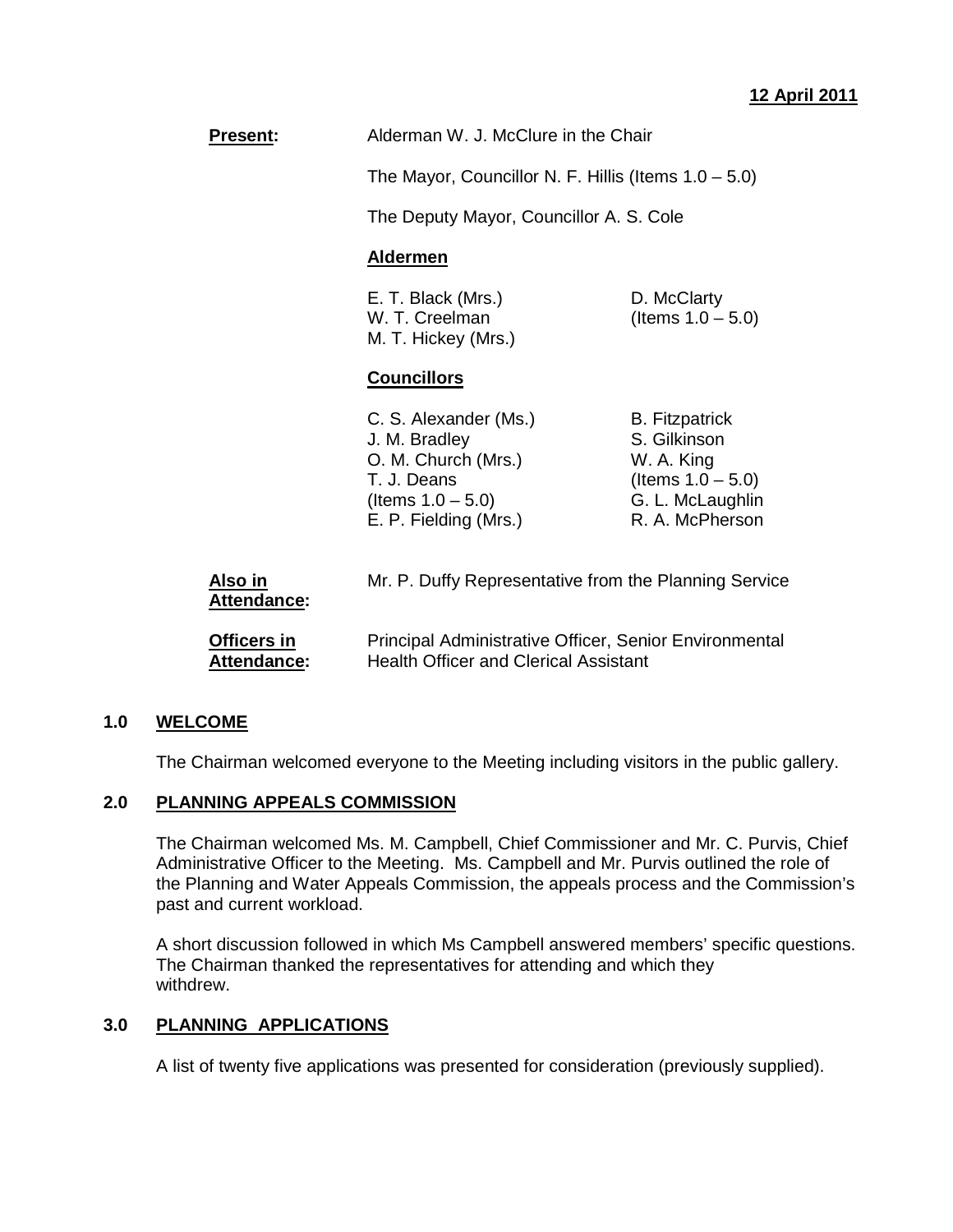### **Applications Deferred from Previous Meeting**

3.1 Application No. D1 C/2007/0465/F Retrospective application for vehicle repairs premises, land adjacent to no. 54a Gateside Road, Coleraine for Mr G. Millar The opinion of the Planning Service was to refuse.

It was proposed by Councillor Deans, seconded by Councillor Bradley and agreed:

> That the application be deferred for one month to facilitate an Office Meeting on the grounds that all material planning considerations had not been assessed.

3.2 Application D2 C/2007/0470/F Proposed farm managers dwelling 100m north of no. 28 Gateside Road, Coleraine for Aiken Farms

- 3.3 Application No. D3 C/2008/0620/F Retrospective planning application for widening of existing entrance to lake site opposite no. 65 Ballinteer Road, Macosquin for Mr J. Christie
- 3.4 Application No. D4 C/2009/0033/F Retention of agricultural access and laneway to prevent large agricultural vehicles parking, turning on the narrow public road 240m east of 3 Boveedy Road, Kilrea for Mr & Mrs Robert **McKinney**
- 3.5 Application No. D5 C/2009/0159/F Proposed 8no. semi-detached dwellings, 1 new access onto Ballycairn Road and retention of existing access at Nos. 4, 6, 8 and 10 Ballycairn Road, Coleraine for Gillen Developments Ltd
- 3.6 Application No. D6 C/2010/0018/F Demolition of existing detached

The opinion of the Planning Service was to approve.

It was agreed that the application be approved.

The opinion of the Planning Service was to approve.

It was agreed that the application be approved.

The opinion of the Planning Service was to approve.

It was agreed that the application be approved.

The opinion of the Planning Service was to approve.

It was proposed by Councillor Bradley, seconded by Alderman McClarty and unanimously agreed:

> That the application be refused and a meeting be sought with the Minister.

The opinion of the Planning Service was to refuse.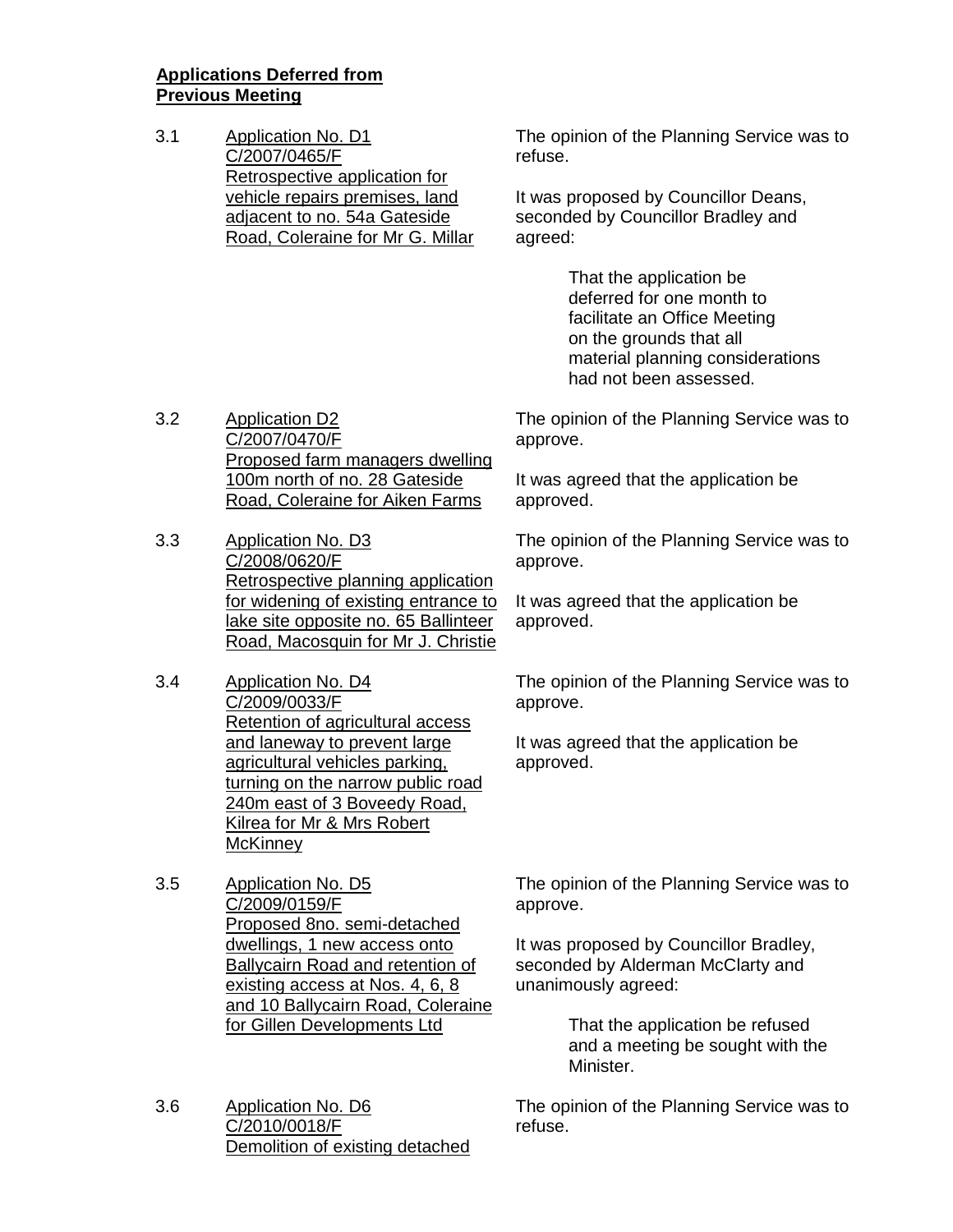dwelling and erection of 2 new proposed detached dwellings at 19 Prospect Road, Portstewart for Mr. G. Kee

- 3.7 Application No. D7 C/2010/0043/F Storey and half rear extension to existing dwelling to provide 2 bedrooms on ground floor and family room with balcony on first floor. 12 Caldwell Park, Portrush for Mr. K. Smith
- 3.8 Application No. D8 C/2010/0088/F Erection of 1.6m high boarded fence fronting stables beside 23 Magherabuoy Road, Portrush for Mr. S. Hynds
- 3.9 Application No. D9 C/2010/0299/F Erection of a 250kw wind turbine. (40 metre to hub, 56.5 to blade tip, 30 metre blade diameter). Grid Ref 286321 413562 approximately 160m north of 72 Kurin Road, Garvagh for Brian Scott Engineering Ltd
- 3.10 Application No. D10 C/2010/0316/O Proposed traditional rural dwelling at lands 40m NNW of No. 61 Killvally Road, Garvagh for Mr. H. Gilmore
- 3.11 Application No. D11 C/2010/0437/F Proposed alteration to approved layout C/2007/1019/F to enable alterations to 3 no. apartments for residential purposes (retrospective application) (revised proposal) at 88 Causeway Street, Portrush for Mr. P. Gordon

It was agreed that the application be refused.

The opinion of the Planning Service was to approve.

It was agreed that the application be approved.

The opinion of the Planning Service was to approve.

It was agreed that the application be approved.

The opinion of the Planning Service was to approve.

It was agreed that the application be approved.

The opinion of the Planning Service was to approve.

It was agreed that the application be approved.

The opinion of the Planning Service was to approve.

Consideration was given to letter of objection from Causeway Court Management Ltd (circulated to each member)

It was proposed by Councillor Bradley, seconded by Councillor Fitzpatrick and unanimously agreed:

> That the application be refused.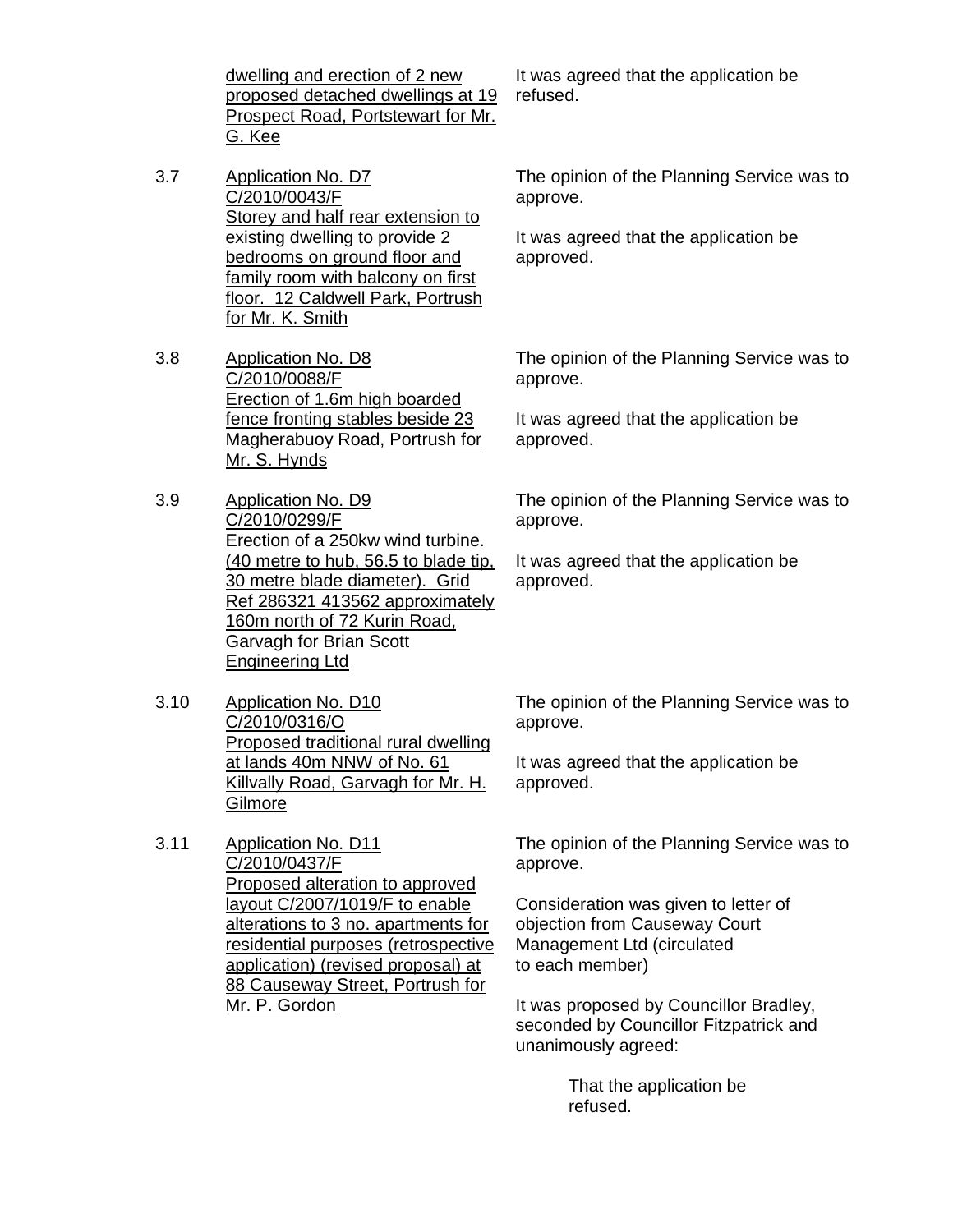- 3.12 Application No. D12 C/2010/0454/O New dwelling to replace old derelict dwelling on site adjacent to 73 Cullyrammer Road, Garvagh for Mrs. S. Putnam
- 3.13 Application No. D13 C/2010/0510/F Proposed extension and alterations to dwelling at no.21 Coleraine Road, Portrush for Mr. and Mrs. B. Durrant

#### **New Applications**

3.14 Application No. 1 C/2009/0611/F Amended description. Application under Article 28 of the 1991 Order to vary the wording in conditions 03, 04 and 05 of application C/2005/1253/F to 'The net sales area of the store hereby approved shall not exceed 7600sqm when measured internally' (condition 03); 'No more than 40% of the net sales area hereby approved within the proposed development shall be used for the sale of non-food goods' (condition 04); and 'No additional floorspace shall be created above the net floorspace limit of 7600sqm, including the installation of additional mezzanine flooring, without the prior written consent of the Department' (condition 05) at Tesco Stores Ltd., Beresford Place, Coleraine

The opinion of the Planning Service was to approve.

It was agreed that the application be approved.

The opinion of the Planning Service was to approve.

It was agreed that the application be approved.

The opinion of the Planning Service was to approve.

Consideration was given to letter dated 18 November 2009 from Mr. D. Buchanan, Chairman, Sandelford Management Co. (No. 2) Ltd. and letter dated 3 March 2011 from Mr. C. Hampsey, Corporate Affairs Manager, Tesco (previously supplied).

It was proposed by Alderman McClarty and seconded by Councillor McPherson:

> That the application be approved.

As an amendment, it was proposed by Alderman Hickey and seconded by Councillor McLaughlin:

> That the application be deferred for an office meeting.

The amendment, on being put to the meeting, was lost, three members voting in favour and ten voting against.

The substantive motion to accept the recommended approval was put to the meeting and carried, twelve members voting in favour and no one voting against.

The opinion of the Planning Service was to approve.

It was proposed by Councillor Ms. Alexander, seconded by Alderman Mrs. Hickey and agreed:

3.15 Application No. 4 C/2010/0433/F Demolition of existing dwellings and erection of 17 apartments, access and ancillary site works at

31-43 Causeway Street, Portrush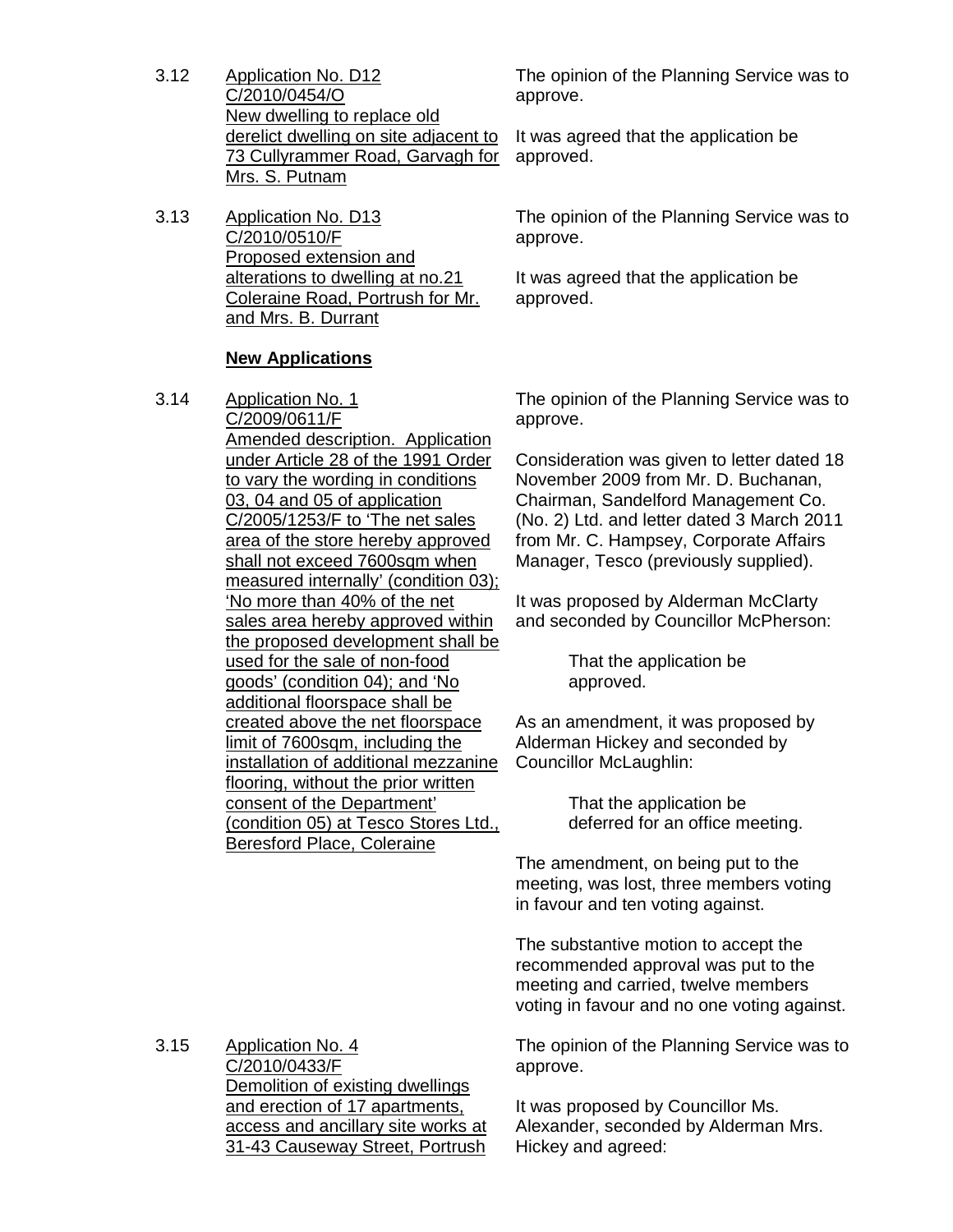### for McCloskey & O'Kane That the application be

 deferred for one month to facilitate an office meeting on the grounds that all material planning considerations had not been assessed.

3.16 Application No. 8 C/2010/0633/F Retention of dwelling and shop with alterations to finishes and elevations at Craig Vara Cottage, 6 Craig Vara Terrace, Portrush for Mark and Tracy Scullion

The opinion of the Planning Service was to refuse.

Consideration was given to email dated 21 November 2010 from Ken and Alyson Woods (previously supplied).

Mr Duffy advised members that the application had been withdrawn.

It was proposed by Councillor Bradley, seconded by Councillor Mrs. Fielding and agreed:

> That the Planning Service proceed with enforcement action and that Council writes to Planning Service supporting legal proceedings in respect of this enforcement case.

The opinion of the Planning Service was to refuse.

It was proposed by Alderman McClarty, seconded by Councillor Deans and agreed:

> That the application be deferred for one month to facilitate an office meeting on the grounds that all material planning considerations had not been assessed.

The opinion of the Planning Service was to refuse.

Councillor Dean's proposal to defer the application for an office meeting failed to gain a seconder.

It was agreed that the application be refused.

#### 3.17 Application No.10 C/2010/0683/F Proposed 2 no. dwellings rounding off and consolidating existing cluster with new access laneway off Ballyrashane Road (section of former main road) adjacent to Nos. 23 and 25 Ballyrashane Road, Coleraine (south of Nos. 23 and 25) for Hightown Enterprises Ltd.

3.18 Application No. 12 C/2011/0054/F Demolition of existing dwelling and construction of 2 no. 2 bedroom apartments and 1 no. 3 bedroom apartment with parking and storage at 63 Causeway Street, Portrush for Mr. S. Butcher

### **4.0 OFFICE MEETINGS**

It was noted that the office meetings would be held on Friday 22 April 2011.